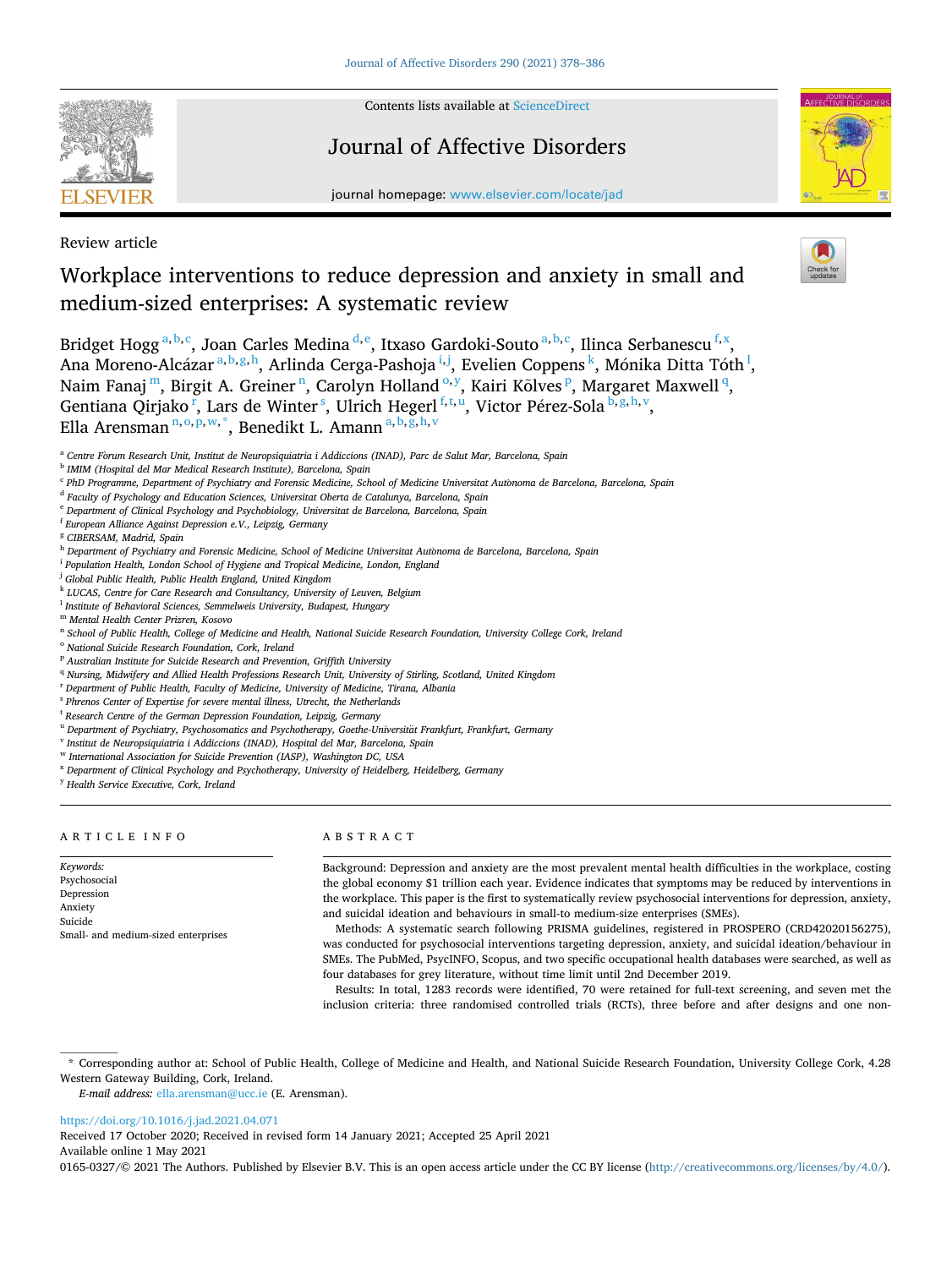randomised trial, comprising 5111 participants. Study quality was low to moderate according to the Quality Assessment Tool for Quantitative Studies. Five studies showed a reduction in depression and anxiety symptoms using techniques based on cognitive behavioural therapy (CBT), two reported no significant change.

Limitations: Low number and high heterogeneity of interventions and outcomes, high attrition and lack of rigorous RCTs.

Conclusions: Preliminary evidence indicates CBT-based interventions can be effective in targeting symptoms of depression and anxiety in SME employees. There may be unique challenges to implementing programmes in SMEs. Further research is needed in this important area.

## **1. Introduction**

Depression and anxiety are the most prevalent mental health difficulties in the workplace, and the impact of depression and anxiety disorders on the global economy is  $\epsilon$ 1 trillion each year in lost productivity ([World Health Organization, 2019\)](#page-8-0). In the European Union (EU), approximately one in six people suffer from mental health disorders annually [\(OECD and European Union, 2018\)](#page-8-0), with depression being the most disabling disorder in terms of years lost to ill-health, disability or premature death, and anxiety disorders the most prevalent ([Wittchen](#page-8-0)  [et al., 2011\)](#page-8-0).

Workplace-based psychosocial interventions aimed at preventing and treating depression and anxiety can help reduce these social and financial costs. Interventions based on cognitive-behavioural therapy (CBT) are the most studied and therefore have the best evidence for reducing symptoms of depression and anxiety [\(Joyce et al., 2016](#page-7-0); [Nigatu et al., 2019; Richardson and Rothstein, 2008](#page-8-0); [Yunus et al., 2018](#page-8-0)). However, small- to medium-sized enterprises (SMEs) are less likely to implement health promotion programmes ([McCoy et al., 2014\)](#page-8-0). One possible reason is that SMEs may be motivated more by company-related factors than humanitarian motives and may lack knowledge regarding the related impact on business [\(Hughes et al., 2011\)](#page-7-0). They also lack the capacity larger companies possess to implement workplace interventions [\(Hannon et al., 2012\)](#page-7-0), and to manage the return to work of those on sick leave due to mental health problems [\(Koopmans et al.,](#page-7-0)  [2008\)](#page-7-0). In the EU, SMEs are defined as employing 250 people or less ([European Union Commission, 2003\)](#page-7-0) and in 2015 they accounted for 92.8% of the EU's non-financial business economy (approximately 91 million people; [Eurostat, 2018\)](#page-7-0). SMEs are also more vulnerable to financial and economic crises, as observed in the current COVID-19 pandemic ([OECD, 2020\)](#page-8-0), yet there is surprisingly little data regarding depression and anxiety in SMEs, or interventions targeted at this workforce.

This paper aims to fill a gap in the existing research by systematically reviewing the literature about the current evidence for interventions targeting depression, anxiety, and suicidal ideation and behaviour in the SME workplace.

#### **2. Methods**

## *2.1. Search strategy and selection criteria*

A systematic review was conducted addressing the following inclusion criteria: (1) study sample included employees or owners/managers of companies specified as SMEs; (2) the intervention was psychosocial (defined as *"*interpersonal or informational activities, techniques, or strategies that target biological, behavioural, cognitive, emotional, interpersonal, social, or environmental factors with the aim of improving health functioning and wellbeing*";* ([Institute of Medicine of](#page-7-0)  [the National Academies, 2015](#page-7-0), *p*. 32); (3) mental health outcomes were measured in terms of symptoms of depression, anxiety and/or suicidal ideation/behaviour; (4) quantitative or qualitative data comparing baseline and post-intervention data; (5) published in English; and 6) the intervention was delivered through the workplace.

PsycINFO, PubMed, and Scopus and two occupational health

databases, NIOSHTIC-2 from the National Institute for Occupational Safety and Health and CISDOC from the International Labour Organization, were searched for primary literature. BIOSIS Previews, Clinical Trials, the Cochrane Central Register of Controlled Trials and the International Standard Randomised Controlled Trial Number Registry were searched for unpublished data. Searches were performed from the beginning of records until 2nd December 2019. Reference lists were further searched for additional literature. The search strategy (please see Supplementary Material 1) comprised three categories, including keywords relating to SMEs, keywords relating to psychosocial interventions, and outcomes related to depression, anxiety, and/or suicidal ideation or behaviour.

## *2.2. Screening procedure*

Results were screened in a two-stage procedure by two independent researchers (BH and IGS) and discrepancies resolved in a consensus meeting with a third (JCM). The quality of studies was assessed using the Quality Assessment Tool for Quantitative Studies (QATQS; [Thomas](#page-8-0)  [et al., 2004](#page-8-0)) following a similar procedure of independent review and a consensus meeting.

## *2.3. Data extraction*

Data extraction from selected studies included number of participants (intention-to-treat and completers), intervention and control condition characteristics, outcomes in terms of changes in symptoms of depression, anxiety, and suicidal ideation or behaviour, time points for data evaluation, country, and sector. Due to the small number of studies, and high heterogeneity of both interventions and outcomes, a metaanalysis could not be performed. However, whenever studies provided data necessary to compute effect sizes and these were not already reported, they were estimated using Higgins and Green's formulas ([Hig](#page-7-0)[gins and Green, 2011\)](#page-7-0). In some studies, data were missing regarding effect sizes or details of the intervention carried out. In these cases, study authors were contacted, and data included if information was provided.

The review was conducted according to PRISMA guidelines ([Moher](#page-8-0)  [et al., 2009\)](#page-8-0) and registered with PROSPERO: CRD42020156275.

## **3. Results**

The initial systematic search yielded 1396 results, which was reduced to 1283 once duplicates were removed. Following the title/ abstract screening, 70 full-text articles were retrieved. Seven studies met inclusion criteria. The detailed process is shown in the PRISMA flow diagram ([Fig. 1](#page-2-0)). The included studies comprised three randomised controlled trials (RCTs), three before and after study designs and one non-randomised trial, with a total of 5111 participants.

An overview of the characteristics of the included studies is pre-sented in [Table 1](#page-3-0). Five studies trialled CBT-based interventions (Blonk [et al., 2006](#page-7-0); [Kim et al., 2014;](#page-7-0) [Martin et al., 2020](#page-7-0); [Saraf et al., 2019](#page-8-0); Sø[rensen et al., 2019](#page-8-0)), ranging from self-administered to face-to-face support. One large study employed CBT-based psychotherapy as well as other unspecified psychotherapy techniques ([Demou et al., 2018](#page-7-0)). In another case the intervention had been run by an external company and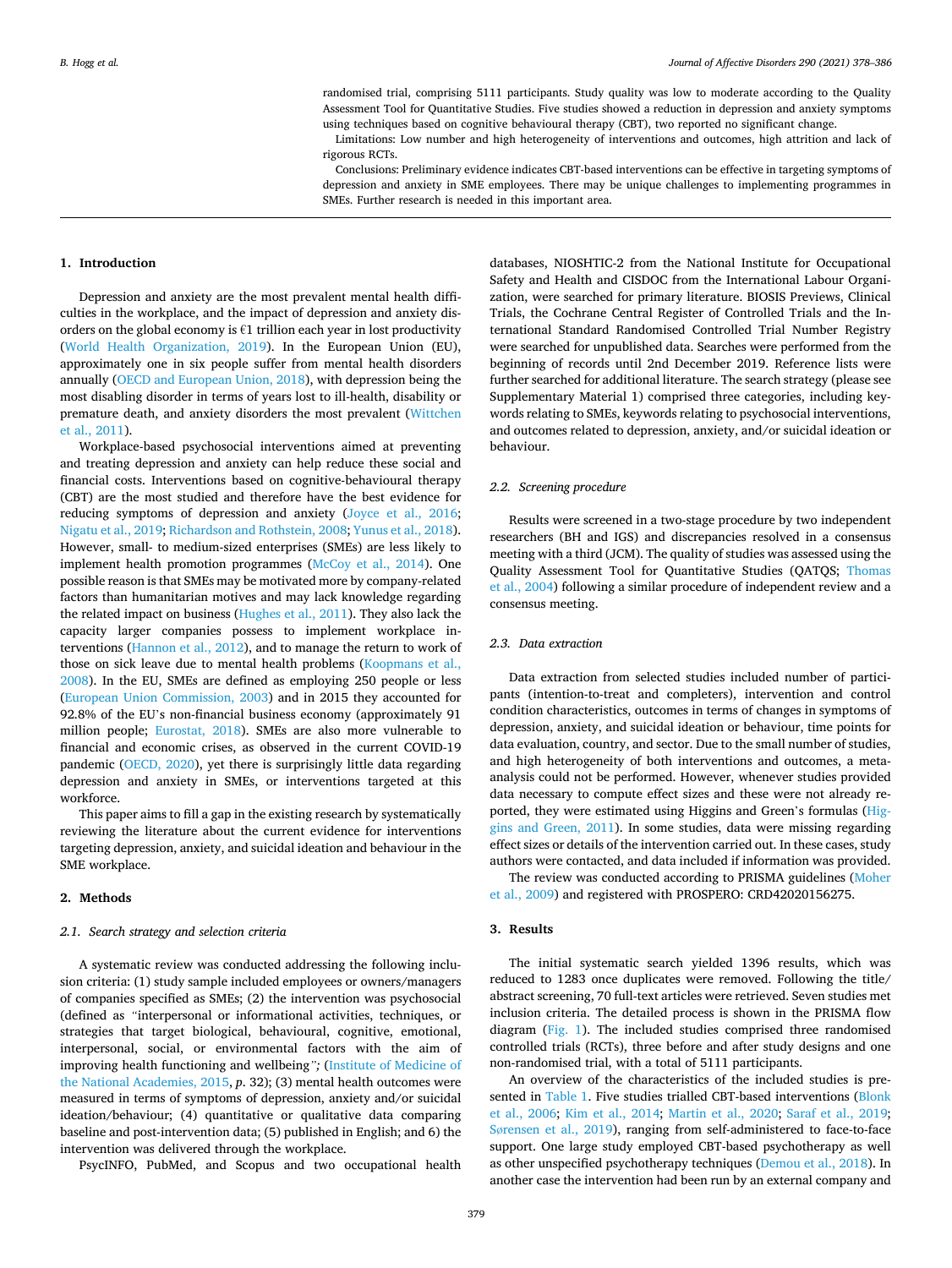<span id="page-2-0"></span>they were unable to specify what techniques were used ([Schwatka et al.,](#page-8-0)  [2018\)](#page-8-0). Study samples ranged from SME employees, entrepreneurs and managers to those who were self-employed across a wide range of sectors and countries. All companies were SMEs of *<*250 employees except in the study by Kim and colleagues ([Kim et al., 2014](#page-7-0)), in which a company of 295 people was considered an SME according to local Korean standards [\(Kim, 2007](#page-7-0)). None of the studies included suicidal behaviour/ideation as an outcome. All studies relied on self-reported measures of the outcomes with only two of them including a diagnostic interview at baseline ([Blonk et al., 2006;](#page-7-0) Sø[rensen et al., 2019\)](#page-8-0), of which one excluded participants with major depressive disorder and anxiety disorders [\(Blonk et al., 2006](#page-7-0)). Thus, the results refer to changes in symptoms of depression and anxiety but not to effectiveness in clinical depression and anxiety. In three studies the intervention was aimed at SME employees but delivered outside the physical workplace [\(Blonk](#page-7-0)  [et al., 2006;](#page-7-0) [Demou et al., 2018](#page-7-0); Sø[rensen et al., 2019](#page-8-0)), either due to employees being on sick leave or by making use of local psychiatric services. These studies included the only two in which clinical diagnoses of mental disorder were made and were included as relevant to addressing more severe mental health issues in the workplace. The results are presented in [Table 2.](#page-5-0)

All three RCTs [\(Blonk et al., 2006;](#page-7-0) [Martin et al., 2020;](#page-7-0) [Saraf et al.,](#page-8-0)  [2019\)](#page-8-0) evaluated CBT-based interventions. An Australian study ([Martin](#page-7-0)  [et al., 2020](#page-7-0)) with an overall sample of 297 SME owners from a wide range of sectors compared three treatment conditions: (1) a self-administered DVD and resource kit based on CBT stress management techniques, (2) the aforementioned plus telephone support, and (3) a wait-list active control group who received psychoeducational information only. Both the self-administered DVD plus telephone support (Change=− 2.5, 95% CI [− 4.1, − 0.9]; *p* = 0.002) and active control

(Change=− 1.5, 95% CI [− 2.7, − 0.2]; *p* = 0.02) led to a significant decrease in the Kessler 10 measure of psychological distress from pre- to post-treatment, while the self-administered only group showed no significant reduction (Change=− 1.3, 95% CI [− 2.9, − 0.4]; *p>*0.05). The effect size in the self-administered plus telephone group was moderately greater than in the active control group (Hedge's  $g = 0.35$ ; CI [ $-0.054$ , 0.763]), while the remaining comparisons did not even reach small effect sizes. Another RCT from Pakistan ([Saraf et al., 2019\)](#page-8-0) recruited 235 subjects from amongst beneficiaries of a cash grant programme to re-establish businesses in a wide range of sectors in a conflict-affected area, in a context of conflict, fragility and violence. The study compared five CBT group sessions lasting three hours each, plus the cash grant, with a control group who received the financial grant only. Participants in the treatment group had a greater (but not significant) reduction in a composite score of anxiety (General Anxiety Disorder-7) and depression (Patient Health Questionnaire-9) symptoms at five weeks post-intervention (n.s., *p* value not reported) and at three-month follow-up ( $p = 0.087$ ) compared to the control group.

With 122 participants, a Dutch RCT ([Blonk et al., 2006\)](#page-7-0), conducted in self-employed workers and entrepreneurs across a wide range of sectors with adjustment disorders, compared: (1) individual CBT consisting of 11 two-weekly 45 min sessions;( 2) a combined intervention comprising CBT-based stress management techniques and advice delivered by a labour expert comprising five or six twice-weekly hour-long sessions, and (3) a control group who received two GP checks four months apart. A significant decrease between baseline and 4-months follow up on the Depression Anxiety and Stress Scale was found in all three study arms (*p<*0.01). Furthermore, this was maintained in all groups at 10-month follow-up (*p<*0.01). In terms of return to work, participants in the combined treatment condition achieved a



**Fig. 1.** PRISMA flow diagram.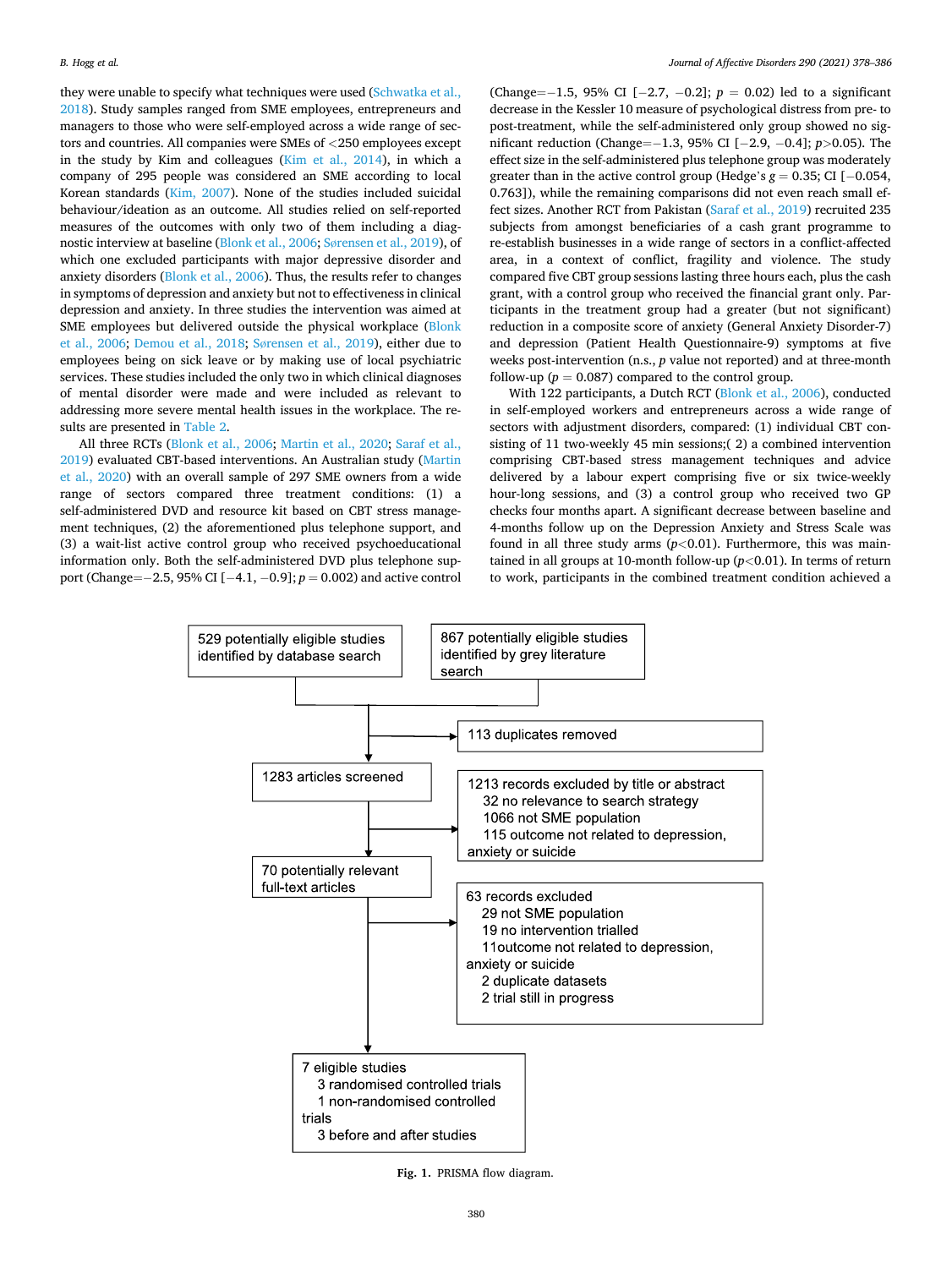# <span id="page-3-0"></span>**Table 1**

# .<br>w of study characteristics

| Author/<br>Year                   | Study Design                   | Population<br>No. Started (No.<br>Completers)                                                                   | Gender at Baseline                                                                                                                        | <b>SME</b> Sector                                                                                                                                                                                                                                                                        | Intervention                                                                                                                                                                                                                                                                                                                                                                                                                                        | Intervention<br>Intensity                                                                                                                          | Country     |
|-----------------------------------|--------------------------------|-----------------------------------------------------------------------------------------------------------------|-------------------------------------------------------------------------------------------------------------------------------------------|------------------------------------------------------------------------------------------------------------------------------------------------------------------------------------------------------------------------------------------------------------------------------------------|-----------------------------------------------------------------------------------------------------------------------------------------------------------------------------------------------------------------------------------------------------------------------------------------------------------------------------------------------------------------------------------------------------------------------------------------------------|----------------------------------------------------------------------------------------------------------------------------------------------------|-------------|
| <b>Blonk</b><br>et al.<br>(2006)  | Randomised<br>controlled trial | 122 (98) self-<br>employed people<br>on sick leave                                                              | 81% male/19% female                                                                                                                       | 39% agricultural, 18%<br>service, 12%<br>construction, 8% health<br>care, 8% trade, and 15%<br>other.                                                                                                                                                                                    | 1) individual combined<br>intervention of brief CBT-<br>based stress management<br>and advice on work<br>processes, carried out by a<br>labour expert $(n=40)2$<br>Individual CBT therapy<br>using protocol for treatment<br>of burnout or other<br>adjustment disorders $(n=40)$<br>3) Control: visits with a<br>general practitioner to check<br>legitimacy of sickness claim.<br>$(n=42)$                                                        | 1) 5-6 twice a<br>week sessions of<br>approx. 60 mins<br>2) 11 two-<br>weekly sessions<br>of approx. 45<br>mins<br>3) 2 sessions 4<br>months apart | Netherlands |
| Kim et al.<br>(2014)              | Before and<br>after design     | 252 (211) white-<br>and blue-collar<br>workers from one<br>medium-sized<br>company                              | White collar: 80.2%<br>male/19.8% female<br>Blue-collar: 100% male                                                                        | Metal-forging                                                                                                                                                                                                                                                                            | Dissemination of stress-<br>management information<br>including CBT techniques,<br>anger management,<br>breathing and relaxation<br>techniques. $(n=248)$<br>Subgroup: participatory<br>action-oriented training<br>$(N=194)$<br>Subgroup: Individual stress<br>reduction aimed at<br>improving coping skills                                                                                                                                       | Info distributed<br>7 times over 7<br>weeks.<br>Workshop: 3 x 2<br>hour sessions<br>over 1 week<br>Subgroup: 5<br>weekly sessions                  | South Korea |
| Schwatka<br>et al.<br>(2018)      | Before and<br>after study      | 842 (835)<br>employees of small<br>$(<50)$ and 1093<br>$(1000)$ employees<br>of small/medium-<br>sized (50-99). | Small businesses:<br>56.2% male/43.8%<br>female<br>Small/medium-sized<br>businesses: 57.1%<br>male/42.9% female                           | Small/small-medium:<br>37.7/43.6% services,<br>28.5/14.2% finance, 16/<br>$3.8\%$ mining/<br>construction, 5.6/3.1%<br>wholesale, $4.8/0.2%$<br>transport/utilities, 4.4/<br>13.5% public<br>administration, 1.8/<br>11.2% manufacturing,<br>1.5/0.4% agriculture,<br>$0.1/10.2%$ retail | $(n=24)$<br>Worksite Wellness Program<br>comprising telephone health<br>counselling and resource<br>material aimed at improving<br>a range of healthy living<br>factors $(n=1935)$                                                                                                                                                                                                                                                                  | Distribution of<br>resource<br>material and<br>unlimited<br>telephone<br>counselling                                                               | <b>USA</b>  |
| Demou<br>et al.<br>(2018)         | Retrospective<br>study         | 1986 (1696) self-<br>employed and SME<br>employees                                                              | 48% female/51% male/<br>0.6% not specified or<br>data missing                                                                             | Service for all SME<br>employees in catchment<br>area                                                                                                                                                                                                                                    | Telephone-based case<br>management and some face-<br>to-face therapeutic support<br>$(n=11748)$                                                                                                                                                                                                                                                                                                                                                     | Time in<br>program:<br>majority (79%)<br>31-180 days, 2%<br>$>365$ days                                                                            | Scotland    |
| Saraf et al.<br>(2019)            | Randomised<br>controlled trial | 235 (210) SME<br>entrepreneurs. 87%<br>of firms were $\leq 20$<br>employees                                     | Control: 95.7% male<br>Intervention: 94.1%<br>male                                                                                        | Control/intervention:<br>33.3%/31.4%<br>manufacturing, 13.7%/<br>17% retail, 12.9%/<br>17.8% services, 5.1%/<br>6.8%wholesale, 35%/<br>27.1% other                                                                                                                                       | 1) Financial grant plus CBT<br>in face-to-face group setting<br>led by trainer and co-<br>facilitator $(n=118)$<br>2) Financial grant only<br>$(control)$ $(n=117)$                                                                                                                                                                                                                                                                                 | 5 x 3 hour<br>weekly group<br>sessions                                                                                                             | Pakistan    |
| Sørensen<br>et al.<br>(2019)      | Non-<br>randomised<br>trial    | 586 (420)<br>employees of<br>companies ranging<br>from 170-240<br>employees.                                    | Clinical cases: 42.1%<br>male/57.9% female;<br>subclinical cases: 65%<br>male/35% female;<br>healthy controls: 60.8%<br>male/39.2% female | Public services,<br>manufacturing,<br>education and finance                                                                                                                                                                                                                              | 1) Clinical cases of<br>depression and anxiety (Dx<br>from PSE plus HAM-D 18+<br>or HAM-A<br>$20+) \rightarrow$ psychiatric<br>treatment based on standard<br>protocols until remission<br>achieved $(n=38)$<br>2) Subclinical cases (HAM-D<br>13-17/ HAM-A 15-<br>$19$ ) $\rightarrow$ CBT focused on stress-<br>reduction and resilience<br>$(n=20)$<br>3) Controls comprising<br>healthy controls $(n=513)$<br>and refused treatment<br>$(n=15)$ | 1) Mean<br>treatment<br>period: 369<br>days.<br>2) Mean<br>treatment<br>period: 103<br>days.                                                       | Denmark     |
| <b>Martin</b><br>et al.<br>(2020) | Randomised<br>controlled trial | 297 (147) SME<br>owner/managers                                                                                 | Control: 43% male/<br>57% female; $DVD + kit$ ;<br>37% male/63% female;                                                                   | Health, service<br>industries, retail,<br>building and                                                                                                                                                                                                                                   | 1) self-administered DVD:<br>psychoeducation and stress-<br>$f$ ocused CBT + resource kit                                                                                                                                                                                                                                                                                                                                                           | 60-minute DVD;<br>telephone                                                                                                                        | Australia   |

(*continued on next page*)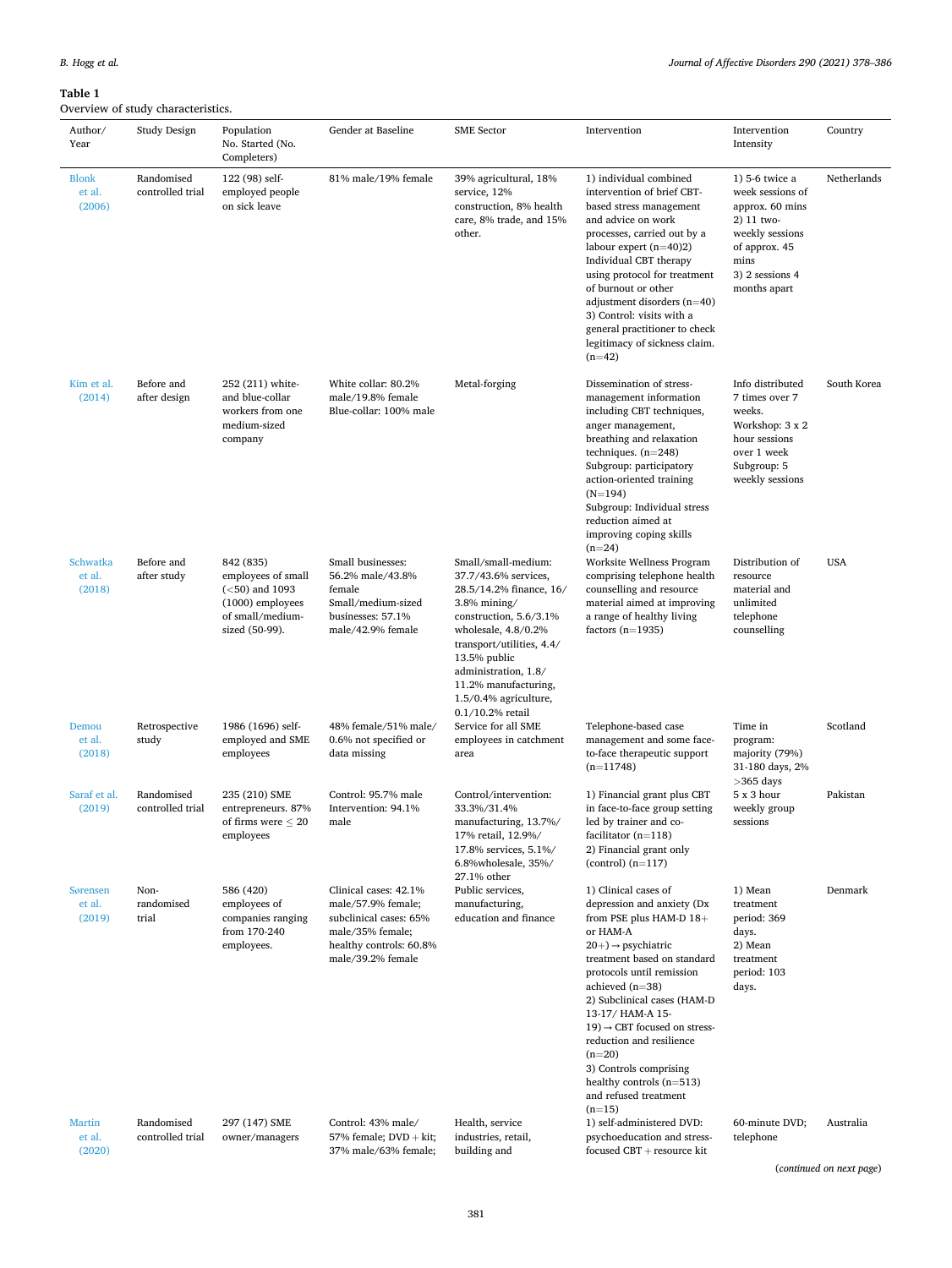## **Table 1** (*continued* )

| $\ldots$        |              |                                               |                                                       |                                                |                                                                                                                                                                                                   |                                    |         |
|-----------------|--------------|-----------------------------------------------|-------------------------------------------------------|------------------------------------------------|---------------------------------------------------------------------------------------------------------------------------------------------------------------------------------------------------|------------------------------------|---------|
| Author/<br>Year | Study Design | Population<br>No. Started (No.<br>Completers) | Gender at Baseline                                    | <b>SME</b> Sector                              | Intervention                                                                                                                                                                                      | Intervention<br>Intensity          | Country |
|                 |              |                                               | $DVD + telephone$<br>support: 29% male/<br>71% female | construction, transport,<br>finance and others | $(n=115)$<br>2) self-administered<br>$DVD + resource$<br>$kit + telephone support$<br>$(n=78)$<br>3) active waitlist control<br>group: psychoeducation-<br>only $DVD +$ resource kit<br>$(n=104)$ | support of $6x$<br>30-minute calls |         |

full return to work approximately 80 days (mean average) earlier than those in the CBT or control group (Cohen's  $d = 0.64$  and  $d = 0.62$ respectively,  $p < 0.01$ ), and a partial return to work approximately 55 days sooner than in the CBT or control group ( $d = 0.55$  and  $d = 0.50$ respectively,  $p$ <0.01). However, the latter was not significant after adjusting for gender, age, education, and the number of employees.

Of the four non-RCT studies, a longitudinal non-randomised Danish trial (Sø[rensen et al., 2019](#page-8-0)) allocated 586 subjects from 6 SMEs from various sectors to different study conditions based on clinical status determined through clinical interview. All employees with clinical symptoms were referred to treatment based on standard protocols consisting of psychotherapy and medical consultations, with a mean duration of 369 days. Employees with subclinical symptoms were referred to an individual CBT psychotherapy of a mean duration of 103 days aimed at preventing the onset of clinical disorder. Employees not meeting these symptom criteria were assigned to the heathy control group. In both active treatment conditions, there was a reduction in symptoms identified with the Symptom Checklist 90-*R* when comparing baseline with 12-month follow up ( $d = 0.49$ ,  $p < 0.001$  for depression; *d*  $= 0.50, p = 0.004$  for anxiety; and  $d = 0.55, p < 0.001$  for global severity for the clinical cases;  $d = 0.40$ ,  $p = 0.036$  for depression;  $d = 0.46$ ,  $p =$ 0.064 for anxiety; and  $d = 0.52$ ,  $p = 0.041$  for global severity for the sub-clinical cases). Those who refused treatment showed a significant reduction in depression ( $d = 0.29$ ,  $p = 0.009$ ) and global severity ( $d =$ 0.56,  $p = 0.002$ ), but not anxiety, despite the larger effect size ( $d = 0.82$ ,  $p = 0.07$ ); it is unknown if they pursued treatment options outside the study. Healthy controls with no clinical or subclinical condition at baseline showed no significant change in depressive symptoms (*d* = 0.12,  $p = 0.472$ ), anxiety ( $d = 0.16$ ,  $p = 0.096$ ), or global severity ( $d =$  $0.19, p = 0.967$ .

In a retrospective Scottish study [\(Demou et al., 2018\)](#page-7-0), a four-year evaluation was carried out into the effectiveness of a programme of telephone-based case management and face-to-face therapeutic support, including CBT and other psychological therapies, aimed at assisting 11, 748 SME employees from a range of sectors with health problems ranging from mental health conditions to musculoskeletal disorders. Of these, a sub-section of 1696, based on the symptoms they showed, were asked to fill out the Hospital Anxiety and Depression Scale (HADS). Thirty percent had a baseline score on the HADS indicative of depression, and 44% had a baseline score on the HADS indicative of an anxiety disorder, although a self-report scale does not confirm clinical diagnosis. There was a significant reduction in levels of depression symptoms post-intervention compared to baseline as measured by the HADS (*d* = 1.74,  $p$ <0.001 for all participants;  $d = 1.57$ ,  $p$ <0.001 for participants presenting primarily with a mental health condition) and anxiety symptoms (*d* = 0.90, *p<*0.001 for all; *d* = 1.80, *p<*0.001 for participants presenting primarily with a mental health condition). Data regarding number of working days lost while participating in the programme was available for 291 participants with a mental health condition and showed a mean average of 44.0 days. Of 956 participants with a mental health condition, 83% thought this was resolved at discharge from the programme. However, there was no control group against which to

compare these statistics.

[Schwatka et al. \(2018\)](#page-8-0) used data from a large USA before and after study comprising a total sample of 1935 employees of SMEs from different sectors who had implemented the Worksite Wellness Program, comprising annual health risk assessments, unlimited telephone counselling and access to educational resources, to assess if it could improve a range of health indicators including self-reported presence or absence of depression. Participating businesses also received organisational level feedback and action plans. In small businesses (*<*50 employees) there was a reduction in the number of participants reporting depression at one-year follow-up as compared to baseline (OR=0.71, 95% CI [0.55, 0.92]). This trend was maintained at two years, with no changes as compared to one year follow up  $(OR=1.00, 95\% \text{ CI } [0.50, 2.02])$ . In small-medium businesses (50–99 employees) there was also a reduction in self-reported depression at one-year follow up (OR=0.91, 95% CI [0.73, 1.14]). Furthermore, the reduction was evident at two year follow up compared to one year follow up (OR=0.80, 95% CI [0.57, 1.11]).

A study carried out in South Korea ([Kim et al., 2014](#page-7-0)) applied an intervention in one metal-forging company using a before and after design. This study combined an organisational approach, consisting of employee workshops to brainstorm company-wide improvements, with a psychosocial approach comprising the dissemination of stress management information based on CBT. In addition, a reduced proportion of the company, either selected because of high scores on the Worker's Stress Response Inventory (WSRI) or a sleep questionnaire or volunteers, also received individual CBT-based stress reduction sessions. The authors analysed data for the whole sample and found no significant decrease in depressive symptoms measured with the WSRI as compared to baseline ( $d = 0.12$ ,  $p = 0.177$  for blue-collar; and  $d = 0.12$ ,  $p = 0.247$ for white-collar workers), despite reporting short-term improvements in a range of psychosocial factors implicated in job stress.

## **4. Discussion**

To our knowledge, this is the first systematic review to evaluate psychosocial interventions targeted at reducing depression and anxiety among SME employees and owner/managers. Following a systematic search of a broad range of sources, we identified seven relevant studies. Depressive symptoms were the most studied outcome followed by anxiety symptoms, and only one study confirmed clinical anxiety and depression at baseline. None of the studies reported outcome data on suicidal ideation or behaviour. Thus, the results provide an indication of the effectiveness of psychosocial interventions on the reduction of depression and anxiety symptoms in a non-clinical population of SME employees.

An important finding is the low number of robust studies on this topic. SMEs account for approximately 90% of businesses and over 50% of employees worldwide [\(World Bank Group, 2021](#page-8-0)), and the World Health Organization ranks depression as the largest single contributor to global disability and anxiety disorders as the sixth largest ([World Health](#page-8-0)  [Organization, 2017](#page-8-0)). This is compounded by low treatment rates, with only one in five people in high-income countries and one in 27 in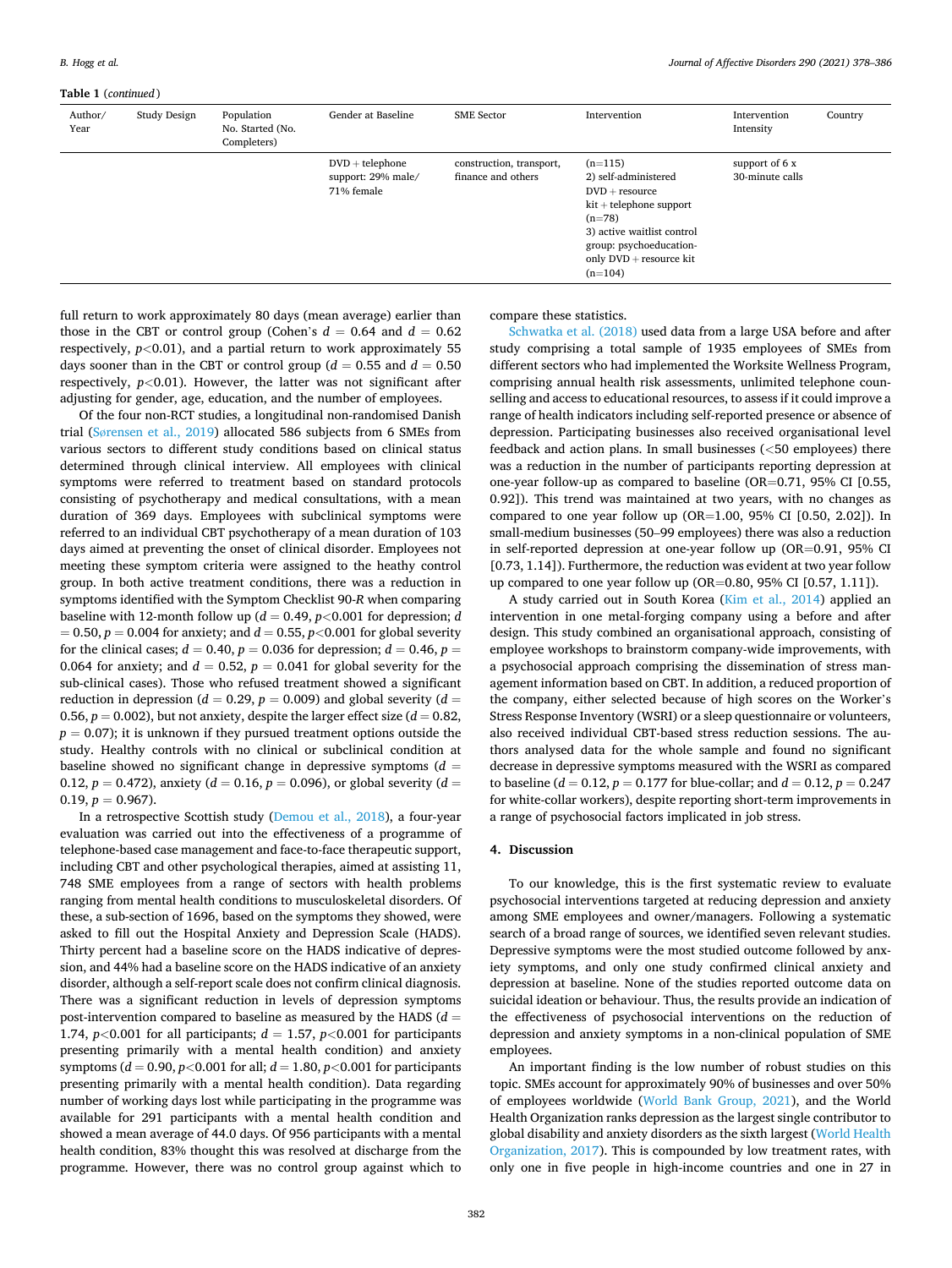<span id="page-5-0"></span>**Table 2**  Study findings.

| Results from Randomized Controlled Trials |                                                                                                                       |                                                                                                                                     |                                                                                                                                                                                                                                                                                                                                                                                                                                                                                                                                                                                                                                                                                                                                                                                                                                                                              |                |  |  |  |
|-------------------------------------------|-----------------------------------------------------------------------------------------------------------------------|-------------------------------------------------------------------------------------------------------------------------------------|------------------------------------------------------------------------------------------------------------------------------------------------------------------------------------------------------------------------------------------------------------------------------------------------------------------------------------------------------------------------------------------------------------------------------------------------------------------------------------------------------------------------------------------------------------------------------------------------------------------------------------------------------------------------------------------------------------------------------------------------------------------------------------------------------------------------------------------------------------------------------|----------------|--|--|--|
| Author/Year                               | Outcome Measure                                                                                                       | <b>Evaluation Timepoints</b>                                                                                                        | Main Findings                                                                                                                                                                                                                                                                                                                                                                                                                                                                                                                                                                                                                                                                                                                                                                                                                                                                | QATQS<br>Score |  |  |  |
| Blonk et al.<br>(2006)                    | Symptoms of depression and anxiety<br>(DASS)<br>No. days until partial and full return to<br>work                     | Baseline, post-treatment (4 months), 10-<br>month follow-up                                                                         | $\downarrow$ in psychological complaints over time (p<0.01) in all<br>arms of the study, no significant differences between<br>intervention arms.<br>Return to work: Combined intervention significantly more<br>effective than CBT and control in achieving partial full<br>return to work ( $d = 0.55$ and $d = 0.50$ respectively, $p < 0.01$ ,<br>mean average 55 days sooner), and full return to work<br>(Cohen's $d = 0.64$ and $d = 0.62$ respectively, $p < 0.01$ , mean<br>average 80 days sooner). Effect remained significant for full<br>return to work only once gender, age, education, and the<br>number of employees was adjusted for $(p<0.01)$                                                                                                                                                                                                            | Moderate       |  |  |  |
| Saraf et al.<br>(2019)                    | Symptoms of depression and anxiety<br>(PHQ-ADS).                                                                      | Baseline, post-treatment (5 weeks), 3-<br>month follow-up                                                                           | $\downarrow$ symptoms of depression and anxiety at 5 weeks (n.s., p<br>value not specified) and 3 months ( $p = 0.087$ ) as compared<br>to control group                                                                                                                                                                                                                                                                                                                                                                                                                                                                                                                                                                                                                                                                                                                     | Moderate       |  |  |  |
| Martin et al.<br>(2020)                   | Psychological distress (K-10)                                                                                         | Baseline, post-treatment (4 months)                                                                                                 | ↓psychological distress in self-administered plus telephone<br>support group ( $p = 0.002$ ) and active control group ( $p =$<br>0.02); effect size greater in telephone support group<br>compared to control (Hedge's $g = 0.35$ ; CI [-0.054,<br>0.763]). No change in self-administered only arm (n.s., $p$<br>value not reported). All results adjusted for sex, age and<br>education                                                                                                                                                                                                                                                                                                                                                                                                                                                                                    | Weak           |  |  |  |
| Sørensen<br>et al.<br>(2019)              | Mental health diagnosis (PSE).<br>Symptoms of depression (HAM-D),<br>anxiety (HAM-A), global severity (SCL-<br>90-R). | Four assessments over 16 months: T0 (4<br>months prior to baseline) T1 baseline, T2<br>6-month follow-up, T3 12-month follow-<br>up | ↓ global severity, anxiety and depressive symptoms for<br>clinical and subclinical cases comparing baseline with 12<br>month follow up.<br>Clinical cases: $(d = 0.49, p<0.001$ for depression; $d = 0.50$ ,<br>$p = 0.004$ for anxiety; and $d = 0.55$ , $p < 0.001$ for global<br>severity<br>Subclinical cases: $d = 0.40$ , $p = 0.036$ for depression; $d =$<br>0.46, $p = 0.064$ for anxiety; and $d = 0.52$ , $p = 0.041$ for<br>global severity<br>Treatment refusers: significant $\downarrow$ for depression (d = 0.29, p<br>$= 0.009$ ) and global severity ( $d = 0.56$ , $p = 0.002$ ) but not<br>anxiety despite the larger effect size ( $d = 0.82$ , $p = 0.07$ )<br>Healthy controls: no significant change in depressive<br>symptoms ( $d = 0.12$ , $p = 0.472$ ), anxiety ( $d = 0.16$ , $p =$<br>0.096) or global severity ( $d = 0.19$ , $p = 0.967$ ). | Weak           |  |  |  |
| Kim et al.<br>(2014)                      | Symptoms of depression (WSRI)                                                                                         | Baseline and post-treatment (10 weeks)                                                                                              | No statistically significant change in symptoms of<br>depression: $(d = 0.12, p = 0.247$ for white-collar workers<br>and $d = 0.12$ , $p = 0.177$ for blue collar workers).                                                                                                                                                                                                                                                                                                                                                                                                                                                                                                                                                                                                                                                                                                  | Moderate       |  |  |  |
| Schwatka<br>et al.<br>(2018)              | Self-reported absence or presence of<br>depression                                                                    | Baseline, 1-year follow-up, 2-year follow-<br>up                                                                                    | $\downarrow$ depression at first follow-up in small businesses (OR =<br>$0.71$ , 95% CI $[0.55, 0.92]$ , with no significant change<br>between first follow-up and second follow-up ( $OR=1.00$ ,<br>95% CI [0.50, 2.02]). ↓ depression at first follow-up in<br>small/medium businesses ( $OR = 0.91$ , $95\% CI = 0.73$ , 1.14)<br>and further reduction at second follow-up compared to first<br>(OR=0.80, 95% CI [0.57, 1.11]). All adjusted for age and<br>gender                                                                                                                                                                                                                                                                                                                                                                                                       | Moderate       |  |  |  |
| Demou et al.<br>(2018)                    | Symptoms of depression (HAM-D) and<br>anxiety (HAM-A).                                                                | Baseline and at discharge                                                                                                           | ↓symptoms of depression at discharge compared to baseline<br>$(p<0.001; d = 1.74, p<0.001$ for all participants; $d = 1.57$ ,<br>$p<0.001$ for participants presenting primarily with a<br>mental health condition). Lymptoms of anxiety ( $d = 0.90$ ,<br>$p$ <0.001 for all; $d = 1.80$ , $p$ <0.001 for participants<br>presenting primarily with a mental health condition)                                                                                                                                                                                                                                                                                                                                                                                                                                                                                              | Moderate       |  |  |  |

Note**:** DASS: Depression Anxiety Stress Scale; WSRI: Worker's Stress Response Inventory; HAM-D: Hamilton Depression Scale; HAM-A: Hamilton Anxiety Scale; PHQ-ADS: Patient Health Questionnaire - Anxiety and Depression Scale; PSE: Present State Examination; SCL-90-R: Symptom Checklist-90-Revised; K10: Kessler-10 Psychological Distress Scale.

low-/lower-/middle-income countries receiving adequate treatment for depression [\(Thornicroft et al., 2017\)](#page-8-0). Therefore, there is a significant public health opportunity if this population can be reached and treated in a timely manner. While due to the lack of studies and their methodological limitations only preliminary conclusions can be drawn from our review, these first results may provide important early indicators and best practises for how to tackle depression and anxiety in the SME population.

The results from the three RCTs [\(Blonk et al., 2006](#page-7-0); [Martin et al.,](#page-7-0)  [2020;](#page-7-0) [Saraf et al., 2019\)](#page-8-0) show there is some evidence that CBT-based interventions can reduce symptoms of depression and anxiety in an SME setting, although further research is required to determine the most effective mode, duration and intensity of delivery. It is important to note that the RCTs [\(Blonk et al., 2006](#page-7-0); [Martin et al., 2020;](#page-7-0) [Saraf et al., 2019\)](#page-8-0) did not find significant differences between the CBT intervention and the control group in terms of effectiveness of reducing symptoms, and that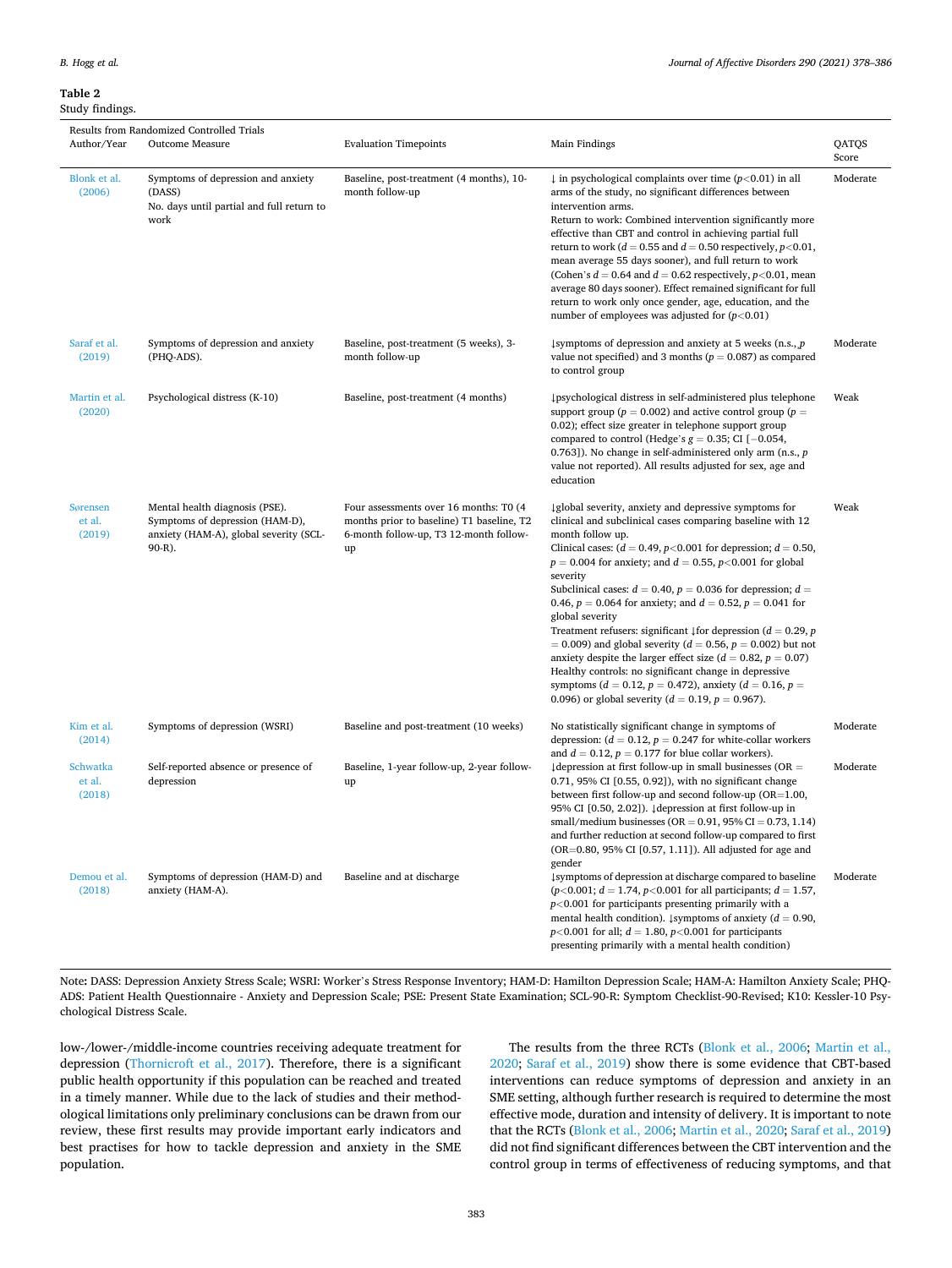symptom reduction was not based on a clinical diagnosis, meaning symptoms may have been mild with changes in scores difficult to detect. Effect sizes were largely unreported in the original studies but, where possible, were calculated by us and ranged from small to moderate.

On the other hand, the study designs and effect sizes found in the non-RCT studies varied widely, which makes it difficult to generalise the findings. Face-to-face individual therapies showed positive results. Sørensen and colleagues found generally moderate effect sizes (Sø[rensen et al., 2019\)](#page-8-0), similar to results for face-to-face interventions in the RCT by Blonk and colleagues [\(Blonk et al., 2006](#page-7-0)). In the study by Demou and colleagues [\(Demou et al., 2018](#page-7-0)), there were large effect sizes comparing baseline to six months follow-up, but the intervention ranged between telephone-based case management and face-to-face therapeutic support, making it hard to draw conclusions for the purposes of our review. Meanwhile, the study by [Kim et al. \(2014\)](#page-7-0) found no significant effect of their intervention on depressive symptoms.,

Putting these results into the context of mental health interventions conducted in larger enterprises, the effectiveness of CBT-based interventions is similar to that which has been found in companies of all sizes, where CBT is the most studied intervention and has been found to have greater or equal effectiveness when compared to other approaches ([Carolan et al., 2017a;](#page-7-0) [Naidu et al., 2016; Nigatu et al., 2019](#page-8-0)), although combining therapeutic approaches may increase effectiveness ([Yunus](#page-8-0)  [et al., 2018](#page-8-0)). However, there may be important differences between large companies and SMEs in how the intervention is delivered. Small businesses have low take up of health promotion programmes (McCoy [et al., 2014](#page-8-0)). While a study by Taylor and colleagues [\(Taylor et al., 2016\)](#page-8-0)  found that time and funding were major difficulties in implementing health promotion programmes in businesses of all sizes, small business managers were less likely to think that this activity belonged in the workplace. The studies included in this review may reflect the realities of the challenges in implementing programmes in SMEs, as in many cases the intervention was accessed offsite away from the workplace ([Blonk et al., 2006](#page-7-0); [Demou et al., 2018;](#page-7-0) [Saraf et al., 2019;](#page-8-0) Sø[rensen et al.,](#page-8-0)  [2019\)](#page-8-0), or the SME owner/manager could directly access the material for themselves ([Martin et al., 2020\)](#page-7-0). In only two interventions ([Kim et al.,](#page-7-0)  [2014;](#page-7-0) [Schwatka et al., 2018](#page-8-0)) was material distributed via the company. In contrast, reviews of studies which have usually taken place in larger businesses show a larger number of interventions based specifically in the workplace [\(Nigatu et al., 2019; Yunus et al., 2018\)](#page-8-0) although, similar to the studies led by Demou and Blonk, when workers are on sick leave, the intervention is evidently not workplace-based [\(Naidu et al., 2016](#page-8-0)).

Attrition exceeded 40% in four out of the seven studies ([Demou et al.,](#page-7-0)  [2018; Martin et al., 2020;](#page-7-0) [Schwatka et al., 2018;](#page-8-0) Sø[rensen et al., 2019](#page-8-0)). This figure is in line with that seen in previous studies in the SME population ([Martin and LaMontagne, 2018\)](#page-7-0), and generally higher compared to rates in companies of all sizes ([Yunus et al., 2018](#page-8-0)). In larger companies, it was found that the integration of technological elements with therapist support reduced attrition, and a shorter time frame, engagement through mails and messaging, and persuasive technology such as self-monitoring could increase engagement and adherence ([Carolan et al., 2017b;](#page-7-0) [Yunus et al., 2018\)](#page-8-0). These elements could be added to SME-based interventions in an effort to improve attrition rates.

Some interventions were easier to implement affordably on a wide scale, such as those in a group setting or providing educational materials ([Kim et al., 2014](#page-7-0); [Martin et al., 2020;](#page-7-0) [Saraf et al., 2019](#page-8-0); [Schwatka et al.,](#page-8-0)  [2018\)](#page-8-0). The addition of telephone support appeared to be beneficial ([Martin et al., 2020;](#page-7-0) [Schwatka et al., 2018](#page-8-0)) and in line with findings in companies of all sizes ([Yunus et al., 2018](#page-8-0)), and may be a cost-effective way to enhance effectiveness which warrants further research. However, in the studies included in our review, there was a general lack of focus on the impact of interventions on occupational outcomes, which is in line with findings from a systematic meta-review in companies of all sizes ([Joyce et al., 2016\)](#page-7-0). Only two studies ([Martin et al., 2020;](#page-7-0) [Saraf](#page-8-0)  [et al., 2019\)](#page-8-0) included the costs of their interventions and no study assessed its financial impact in terms of direct or indirect costs for

companies, health services and the individual. This data would have been especially interesting in order to understand whether face-to-face interventions, which in our review had more robust effect sizes, have a sufficient impact on absenteeism and presenteeism to be cost-effective, especially in the context of SMEs where it can be especially difficult to organise cover for people who are off sick or underperforming due to mental health difficulties.

Prevention, early recognition and treatment of anxiety and depressive disorders are crucial aspects in improving prognosis ([Craske and](#page-7-0)  [Stein, 2016;](#page-7-0) [Kraus et al., 2019;](#page-7-0) [Olobuka et al., 2018](#page-8-0)). In line with previous data that depression is undertreated [\(Thornicroft et al., 2017](#page-8-0)), in the study by Sø[rensen et al. \(2019\)](#page-8-0), 70% of those who had a clinical or subclinical mental disorder had never pursued or received treatment. These data highlight the imperative demand to provide workplace interventions for prevention, identification and early treatment of depression and anxiety, in people who would otherwise not seek help. Future interventions could combine programmes delivered through the workplace with the use of more specialised treatment or local health resources for more severe cases, similar to the model used in some studies identified [\(Blonk et al., 2006](#page-7-0); [Demou et al., 2018;](#page-7-0) Sø[rensen et al.,](#page-8-0)  [2019\)](#page-8-0). Another interesting finding comes from the study by Blonk and colleagues [\(Blonk et al., 2006\)](#page-7-0), in which the population were on sick leave with adjustment disorders. While both CBT-based interventions showed no difference in their effectiveness in reducing symptoms, the intervention which directly focused on return to work through advice on work processes achieved a significantly quicker return to work. This suggests that interventions in SME workers on sick leave should have return to work as a specific treatment objective.

A strength of this review is the grey literature search in addition to our systematic search of a number of databases, as well as two specific occupational health databases, meaning we have aimed to include all possible research on this topic. Another strength is the diversity of geographical regions represented, suggesting that interventions for SME workers are acceptable in different cultural and socioeconomic areas. However, this work also has some limitations due to the small number of studies identified and methodological issues, due to which it was not possible to carry out a meta-analysis. Of importance is the lack of studies focusing on suicidal ideation and behaviour, or clinical anxiety and depression, as well as the reliance on self-report measures, and the high attrition. Several studies lacked a control group, which is necessary to test the effectiveness of the interventions. In those trials which included a control group, effect sizes of the beneficial outcomes of the intervention group compared with the control group may have been inflated by nocebo responses from controls [\(Gold et al., 2017](#page-7-0)). Double blinding is difficult in this type of intervention and was not achieved by any of the studies, and thus represents a source of bias. There is also a risk for publication bias, which may further have biased the results, which we attempted to mitigate by searching for unpublished data.

These limitations reflect flaws already highlighted in previous reviews on the effectiveness of workplace-based interventions in companies of all sizes, namely high heterogeneity in the type, length and mode of intervention, high risk of bias in the included studies [\(Carolan](#page-7-0)  [et al., 2017a](#page-7-0); [Wagner et al., 2016](#page-8-0); [Yunus et al., 2018](#page-8-0)), and a lack of focus on clinical diagnoses of anxiety or major depressive disorders [\(Dietrich](#page-7-0)  [et al., 2012\)](#page-7-0).

Putting the results into context, the preliminary data indicate that psychosocial interventions for depression and anxiety are feasible and acceptable in the SME workplace, as they are in larger workplaces, but there may be key differences in how these interventions should be designed and delivered in order to adapt to the specific SME context. Further research should focus on assessing the effectiveness of CBT or other evidence-based psychological interventions in SME employees with clinical anxiety and depression using large-scale RCTs. Research on the most cost-effective mode of delivery, as well as increasing engagement and reducing attrition, could improve outcomes. A greater focus on financial and occupational outcomes would help identify which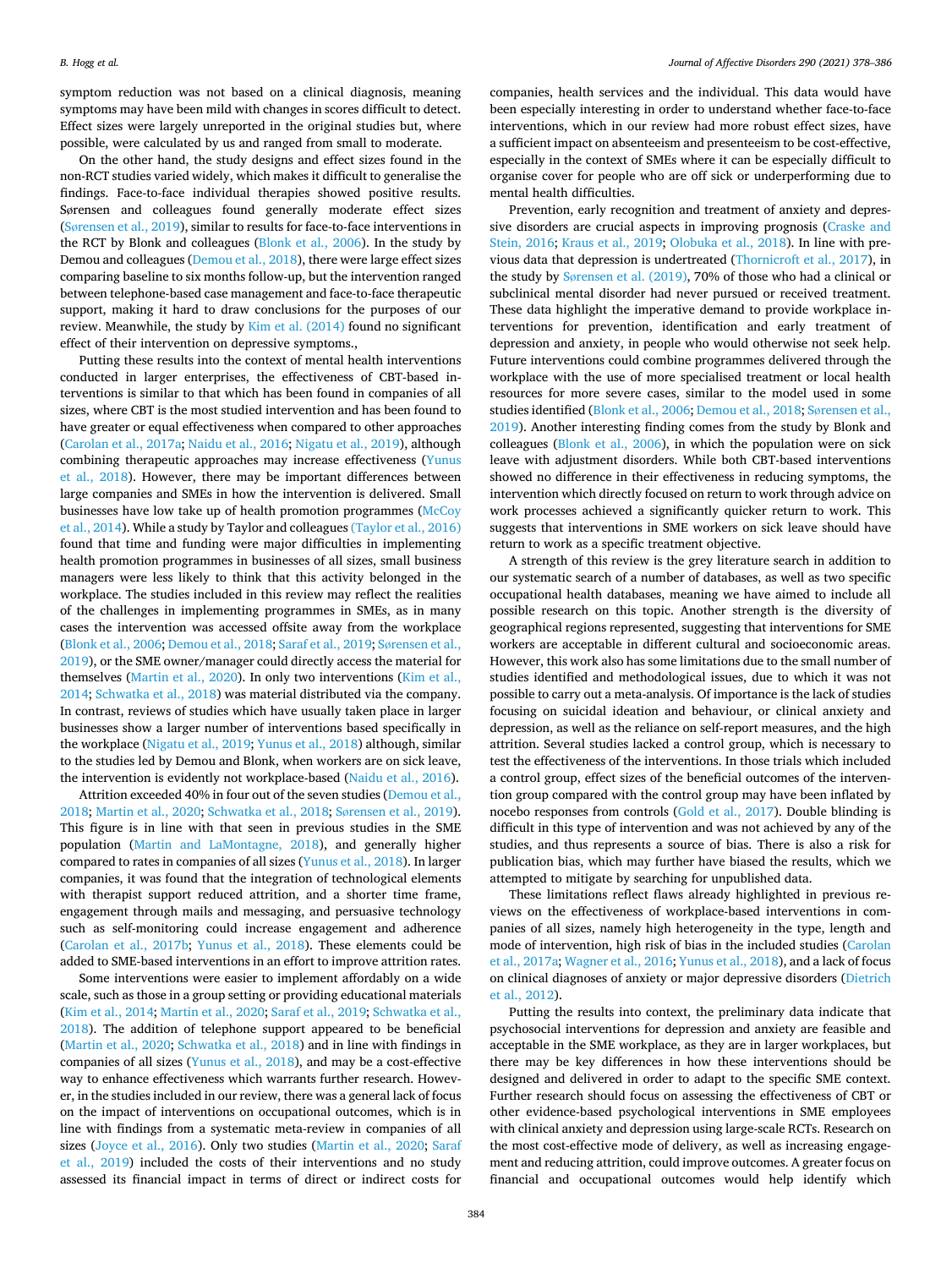<span id="page-7-0"></span>interventions are most cost-effective for SME companies with strained resources. Research into this area is especially timely given the general increase in symptoms of depression and anxiety caused by the COVID-19 pandemic (COVID-19 Psychological Research Consortium, 2020), as well as the economic uncertainty in its wake [\(Nicola et al., 2020\)](#page-8-0) disproportionately affecting SMEs ([OECD, 2020](#page-8-0)).

To try to address this need, the MENTUPP intervention is being developed (<https://www.mentuppproject.eu/>). MENTUPP is a project sponsored by a European Union H2020 grant, created with the primary aim of improving mental health in the workplace by developing, implementing and evaluating a multilevel intervention in SMEs, to reduce depression, anxiety and suicide, as well as non-clinical conditions such as burnout and stress, across EU countries and Australia.

### **5. Role of funding source**

Funding was received from the European Union's Horizon 2020 research and innovation programme under grant agreement no. 848,137. The funder of the study had no role in study design, data collection, data analysis, data interpretation, or writing of the report.

## **Contributors**

EA, UH, BLA and VP conceived the idea for the study. JMC, BH and BLA planned the study design. BH and IGC carried out the search and quality assessments with input from JCM. BH wrote the first draft of the report with input from BLA, JCM, IS, UH and EA. All authors contributed to the interpretation of findings and critical revision of the manuscript. All authors approved the final version of the manuscript for submission.

## **Declaration of Competing Interest**

We have no known conflict of interest to declare.

## **Acknowledgments**

In writing this article, we are grateful for the support of the MEN-TUPP consortium members: Ainslie O'Connor, Andia Meksi, Andras Szekely, Anthony LaMontagne, Ariel Como, Arilda Dushaj, Asmae Doukani, Azucena Justicia, Birgit Aust, Caleb Leduc, Chantal Van Audenhove, Charlotte Paterson, Chris Lockwood, Christianne Couwenbergh, Cliodhna O'Connor, David McDaid, Doireann ni Dhalaigh, Dooyoung Kim, Hanna Reich de Paredes, Eileen Williamson, Eve Griffin, Fotini Tsantila, Genc Burazeri, Grace Cully, Grace Davey, Gyorgy Purebl, Jaap van Weeghel, Joe Eustace, Johanna Cresswell-Smith, Joseph Kilroy, Josephine Kreutzer, Juliane Hug, Kahar Abula, Karen Mulcahy, Karen Michell, Katherine Thomson, Kristian Wahlbeck, Kylie O'Brien, Laura Cox, Luigia D'Alessandro, Nicola Reavley, Péter Trembeczky, Paul Corcoran, Pia Driessen, Reiner Rugulies, Ruth Benson, Saara Rapeli, Sarah Ihinonvien, Sarita Sanchez, Sevim Mustafa, Sharna Mathieu, Stefan Hackel, Susan Alexander, Tanya King, Vanda Scott, and Victoria Ross. B.L. Amann acknowledges also the continuous support by the CIBERSAM (Centro de Investigación Biomédica en Red de Salud Mental). B. Hogg thanks the support and funding of the Instituto de Salud Carlos III with a PFIS grant (FI10/00017).

#### *Dedication*

This article is dedicated to our beloved colleague Allison Milner (1983–2019), who was the Deputy Head of the Disability and Health Unit at the Centre for Health Equity, Melbourne School of Population and Global Health (MSPGH) at the University of Melbourne, Australia and who passed away tragically in 2019. We lost a dynamic researcher who has made a difference to workplace suicide prevention, a mentor and teacher, a principled colleague, and a friend.

#### **Supplementary materials**

Supplementary material associated with this article can be found, in the online version, at doi:[10.1016/j.jad.2021.04.071](https://doi.org/10.1016/j.jad.2021.04.071).

## **References**

- Blonk, R.W.B., Brenninkmeijer, V., Lagerveld, S.E., Houtman, I.L.D., 2006. Return to work: a comparison of two cognitive behavioural interventions in cases of workrelated psychological complaints among the self-employed. Work Stress 20, 129-144. https://doi.org/10.1080/0267837060085661
- Carolan, S., Harris, P.R., Cavanagh, K., 2017a. Improving Employee well-being and effectiveness: systematic review and meta-analysis of web-based psychological interventions delivered in the workplace. J. Med. Internet Res. 19, e271. [https://doi.](https://doi.org/10.2196/jmir.7583)  [org/10.2196/jmir.7583](https://doi.org/10.2196/jmir.7583).
- Carolan, S., Harris, P.R., Greenwood, K., Cavanagh, K., 2017b. Increasing engagement with an occupational digital stress management program through the use of an online facilitated discussion group: results of a pilot randomised controlled trial. Internet Interv. 10, 1–11. [https://doi.org/10.1016/j.invent.2017.08.001.](https://doi.org/10.1016/j.invent.2017.08.001)
- COVID-19 Psychological Research Consortium, 2020. Initial Research Findings on COVID-19 and Mental Health in the UK. [https://drive.google.com/file/d/1A95Kvi](https://drive.google.com/file/d/1A95KvikwK32ZAX387nGPNBCnoFktdumm/view) [kwK32ZAX387nGPNBCnoFktdumm/view](https://drive.google.com/file/d/1A95KvikwK32ZAX387nGPNBCnoFktdumm/view) (accessed 20 April 2020).
- [Craske, M., Stein, M., 2016. Anxiety. Lancet. 388, 3048](http://refhub.elsevier.com/S0165-0327(21)00403-1/sbref0005)–3059, 10.1016/S0140-6736(16) [30381-6](http://refhub.elsevier.com/S0165-0327(21)00403-1/sbref0005).
- Demou, E., Hanson, M., Bakhshi, A., Kennedy, M., Macdonald, E.B., 2018. Working health services Scotland: a 4-year evaluation. Occup. Med. (Lond). 68, 38–45. [https://doi.org/10.1093/occmed/kqx186.](https://doi.org/10.1093/occmed/kqx186)
- Dietrich, S., Deckert, S., Ceynowa, M., Hegerl, U., Stengler, K., 2012. Depression in the workplace: a systematic review of evidence-based prevention strategies. Int. Arch. Occup. Environ. Health 85, 1–11.<https://doi.org/10.1007/s00420-011-0634-7>.
- European Union Commission, 2003. Commission recommendation of 6 May 2003 concerning the definition of micro, Small and Medium-sized enterprises (Text with EEA Relevance) (Notified Under Document Number C(2003) 1422). Off. J. Eur. Union 26, 36–41. <https://eur-lex.europa.eu/eli/reco/2003/361/oj> (accessed 14 Feb 2020).
- Eurostat, 2018. Small and Medium-Sized Enterprises: an Overview. Eurostat. [https://ec.](https://ec.europa.eu/eurostat/web/products-eurostat-news/-/EDN-20181119-1)  [europa.eu/eurostat/web/products-eurostat-news/-/EDN-20181119-1](https://ec.europa.eu/eurostat/web/products-eurostat-news/-/EDN-20181119-1) (accessed 19 Nov 2019).
- Gold, S.M., Enck, P., Hasselmann, H., Friede, T., Hegerl, U., Mohr, D.C., Otte, C., 2017. Control conditions for randomised trials of behavioural interventions in psychiatry: a decision framework. Lancet Psychiatry 4, 725–732. [https://doi.org/10.1016/S2215-](https://doi.org/10.1016/S2215-0366(17)30153-0)  [0366\(17\)30153-0](https://doi.org/10.1016/S2215-0366(17)30153-0).
- Hannon, P.A., Garson, G., Harris, J.R., Hammerback, K., Sopher, C.J., Clegg-Thorp, C., 2012. Workplace health promotion implementation, readiness, and capacity among midsize employers in low-wage industries: a national survey. J. Occup. Environ. Med. 54, 1337–1343. <https://doi.org/10.1097/JOM.0b013e3182717cf2>.
- [Higgins, J.P.T., Green, S. \(Eds.\), 2011. Cochrane Handbook for Systematic Reviews of](http://refhub.elsevier.com/S0165-0327(21)00403-1/sbref0013)  [Interventions Version 5.1.0 \[updated March 2011\]. The Cochrane Collaboration.](http://refhub.elsevier.com/S0165-0327(21)00403-1/sbref0013) [https://handbook-5-1.cochrane.org/.](https://handbook-5-1.cochrane.org/)
- Hughes, M.C., Patrick, D.L., Hannon, P.A., Harris, J.R., Ghosh, D.L., 2011. Understanding the decision-making process for health promotion programming at Small to midsized businesses. Health Promot. Pract. 12, 512–521. [https://doi.org/10.1177/](https://doi.org/10.1177/1524839909349162) [1524839909349162.](https://doi.org/10.1177/1524839909349162)
- [Institute of Medicine of the National Academies, 2015. Psychosocial interventions for](http://refhub.elsevier.com/S0165-0327(21)00403-1/sbref0015)  mental and substance use disorders. In: England, M.J., Stith Butler, A., Gónzalez, M. [L. \(Eds.\), Psychosocial Interventions for Mental and Substance Use Disorders.](http://refhub.elsevier.com/S0165-0327(21)00403-1/sbref0015) [National Academies Press, p. 32](http://refhub.elsevier.com/S0165-0327(21)00403-1/sbref0015).
- Joyce, S., Modini, M., Christensen, H., Mykletun, A., Bryant, R., Mitchell, P.B., Harvey, S. B., 2016. Workplace interventions for common mental disorders: a systematic metareview. Psychol. Med. 46, 683–697. [https://doi.org/10.1017/S0033291715002408.](https://doi.org/10.1017/S0033291715002408)
- [Kim, J.-.Y., 2007. SME Innovation Policies in Korea. In: Hong, D, Chinese Taipei Pacific](http://refhub.elsevier.com/S0165-0327(21)00403-1/sbref0017)  Economic Cooperation Committee & [Pacific Economic Cooperation Council \(Eds.\),](http://refhub.elsevier.com/S0165-0327(21)00403-1/sbref0017) [The policy environment for the development of SMEs. Chinese Taipei Pacific](http://refhub.elsevier.com/S0165-0327(21)00403-1/sbref0017)  Economic Cooperation Committee & [Pacific Economic Cooperation Council,](http://refhub.elsevier.com/S0165-0327(21)00403-1/sbref0017)  [Singapore, pp. 129](http://refhub.elsevier.com/S0165-0327(21)00403-1/sbref0017)–149.
- Kim, S.-A.A., Suh, C., Park, M.-H.H., Kim, K., Lee, C.-K.K., Son, B.-C.C., Kim, J.-H.H., Lee, J.-T.T., Woo, K.-H.H., Kang, K., Jung, H., 2014. Effectiveness of a comprehensive stress management program to reduce work-related stress in a medium-sized enterprise. Ann. Occup. Environ. Med. 26, 4. [https://doi.org/](https://doi.org/10.1186/2052-4374-26-4) [10.1186/2052-4374-26-4.](https://doi.org/10.1186/2052-4374-26-4)
- Koopmans, P.C., Roelen, C.A.M., Groothoff, J.W., 2008. Sickness absence due to depressive symptoms. Int. Arch. Occup. Environ. Health 81, 711–719. [https://doi.](https://doi.org/10.1007/s00420-007-0243-7) [org/10.1007/s00420-007-0243-7.](https://doi.org/10.1007/s00420-007-0243-7)
- Kraus, C., Kadriu, B., Lanzenberger, R., Zarate, C.A., Kasper, S., 2019. Prognosis and improved outcomes in major depression: a review. Transl. Psychiatry 9, 127. [https://](https://doi.org/10.1038/s41398-019-0460-3)  [doi.org/10.1038/s41398-019-0460-3.](https://doi.org/10.1038/s41398-019-0460-3)
- [Martin, A.J., LaMontagne, A.D., 2018. Applying an integrated approach to workplace](http://refhub.elsevier.com/S0165-0327(21)00403-1/sbref0021) [mental health in SMEs: a case of the](http://refhub.elsevier.com/S0165-0327(21)00403-1/sbref0021) "too hard basket" or picking some easy wins? In: [Neilsen, K., Noblet, A. \(Eds.\), Implementing and Evaluating Organizational](http://refhub.elsevier.com/S0165-0327(21)00403-1/sbref0021) [Interventions. Routledge, 1st ed., pp. 195](http://refhub.elsevier.com/S0165-0327(21)00403-1/sbref0021)–219.
- Martin, A., Kilpatrick, M., Scott, J., Cocker, F., Dawkins, S., Brough, P., Sanderson, K., 2020. Protecting the mental health of small-to-medium enterprise owners: a randomized control trial evaluating a self-administered versus telephone supported